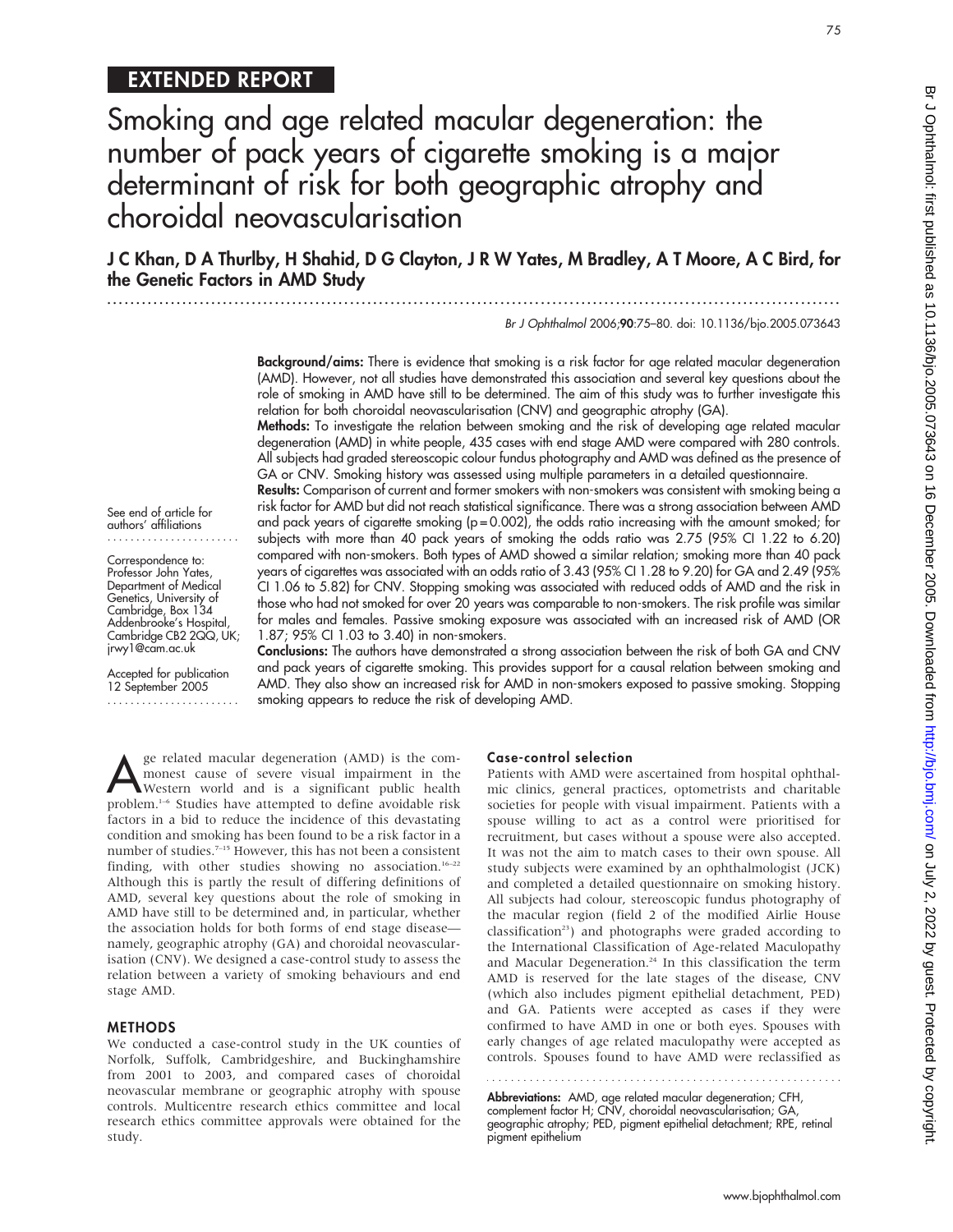cases. All subjects were selected to be white, over 50 years old, and were excluded if they had more than 6 dioptres of myopic refractive error. If pseudophakic or aphakic they were only included if a preoperative refraction was available. Cases and controls were also excluded if they had evidence of other inflammatory or retinovascular disease such as retinal vessel occlusion, diabetic retinopathy, or chorioretinitis that could contribute to the development or confound the diagnosis of maculopathy. Fundus photographs were graded at the reading centre, Moorfields Eye Hospital, London, UK, and underwent both a preliminary and final grading process blinded to their provisional status as cases or controls. Discrepancies between preliminary and final grading were adjudicated by a senior ophthalmologist (ACB). Discrepancies between photographic grading and clinical examination were decided by reference to the medical case records and any previous colour photographs or fluorescein angiography.

# Smoking history

Smoking data were collected and status was assessed in the same manner for both cases and controls using a questionnaire modified from that used for the European Prospective Investigation of Cancer (EPIC) study.<sup>25</sup> Smoking status was assessed as non-smoker, former, or current smoker, with smokers defined as subjects smoking at least one cigarette per day for a year. The questionnaire included an assessment of the number of cigarettes smoked per day in each decade of life, use of other tobacco products, extent to which subjects inhaled, and exposure to passive smoking (only assessed in non-smokers and defined as having lived in the same house as a smoker for at least 5 years). To calculate pack years of smoking, the average of number of cigarettes smoked per day was divided by 20 to give packs per day and multiplied by the total number of years of smoking.<sup>26</sup> Smoking of other tobacco products was also assessed and converted into pack years by equating 1 g of loose tobacco to one cigarette; cigars were taken as equivalent to 5 g of tobacco and cigarillos/small cigars as 2 g.

# Data analysis

Data were analysed using logistic regression models and odds ratios for categorical variables are presented in relation to a reference category. Age was fitted as a continuous variable. Comparisons with controls were made for all cases of AMD, all cases with CNV (including cases also having GA), and all cases with GA (including cases also having CNV). Data were analysed using SPSS version 11.0 software (SPSS Inc, Chicago, IL, USA).

### RESULTS

The study comprised 435 cases with end stage AMD and 280 spouse controls. Summary data are presented in table 1. Two hundred and sixty one cases had CNV as the only manifestation of AMD, 106 cases had GA only, and 68 had a mixed phenotype with both CNV and GA present in the

|                                                          | Cases $(n = 435)$ : GA only<br>$(n = 106)$ , CNV only<br>$(n = 261)$ , mixed GA/CNV<br>$(n = 68)$ | Controls $(n = 280)$        |
|----------------------------------------------------------|---------------------------------------------------------------------------------------------------|-----------------------------|
| Mean age, years (SD)                                     |                                                                                                   |                             |
| All subjects                                             | 80.2(7.0)                                                                                         | 75.6 (7.6)                  |
| GA only                                                  | 81.2(6.9)                                                                                         |                             |
| CNV only                                                 | 79.8 (7.1)                                                                                        |                             |
| Sex                                                      |                                                                                                   |                             |
| Male                                                     | 200 (46.0%)                                                                                       | 116(41.4%)                  |
| Female                                                   | 235 (54.0%)                                                                                       | 164 (58.6%)                 |
| <b>Smoking status</b>                                    |                                                                                                   |                             |
| Non-smoker                                               | 159 (36.6%)                                                                                       | 111 (39.6%)                 |
| Former                                                   | 243 (55.9%)                                                                                       | 152 (54.3%)                 |
| Current                                                  | 33 (7.6%)                                                                                         | 17(6.1%)                    |
|                                                          |                                                                                                   |                             |
| Mean length of time of smoking (years) (SD)<br>Former    |                                                                                                   |                             |
| Current                                                  | 32.5(16.1)                                                                                        | 26.9 (14.4)                 |
|                                                          | 57.9 (9.8)                                                                                        | 54.8 (10.3)                 |
| Mean pack years of cigarette smoking (SD)<br>Former      |                                                                                                   |                             |
|                                                          | 23.0 (18.2)                                                                                       | 16.0(12.8)                  |
| Current                                                  | 37.3 (14.6)                                                                                       | 36.4 (16.7)                 |
| Categorical pack years of cigarette smoking              |                                                                                                   |                             |
| $\mathbf{0}$                                             | 159 (36.6%)                                                                                       | 111 (39.6%)                 |
| $0.1 - 20$                                               | 123 (28.3%)                                                                                       | 106 (37.9%)                 |
| $20.1 - 40$                                              | 100 (23.0%)                                                                                       | 49 (17.5%)                  |
| >40                                                      | 53 (12.2%)                                                                                        | 14 (5.0%)                   |
| Categorical pack years of smoking other tobacco products |                                                                                                   |                             |
| $\mathbf{0}$                                             | 324 (74.7%)                                                                                       | 220 (78.9%)                 |
| $0.1 - 20$                                               | 99 (22.8%)                                                                                        | 51 (18.3%)                  |
| $20.1 - 40$                                              | 8 (1.8%)                                                                                          | 4 (1.4%)                    |
| >40                                                      | 3 (0.7%) (1 missing data)                                                                         | 4 (1.4%) (1 missing data)   |
| Inhaled (former and current smokers)                     |                                                                                                   |                             |
| Not at all                                               | 60 (21.8%)                                                                                        | 37 (21.9%)                  |
| A little                                                 | 134 (48.7%)                                                                                       | 87 (51.5%)                  |
| Deeply                                                   | 81 (29.5%) (1 missing data)                                                                       | 45 (26.6%)                  |
| Years since quitting smoking                             |                                                                                                   |                             |
| None (current smoker)                                    | 33 (7.6%)                                                                                         | 17(6.1%)                    |
| Less than 20 years                                       | 72 (16.6%)                                                                                        | 36 (12.9%)                  |
| 20 years or more                                         | 171 (39.3%)                                                                                       | 116(41.4%)                  |
| Non-smoker                                               | 159 (36.6%)                                                                                       | 111 (39.6%)                 |
| Passive smoking exposure (non-smokers)                   |                                                                                                   |                             |
| <b>No</b>                                                | 44 (27.8%)                                                                                        | 38 (34.5%)                  |
| Yes                                                      | 114 (72.2%) (1 missing data)                                                                      | 72 (65.5%) (1 missing data) |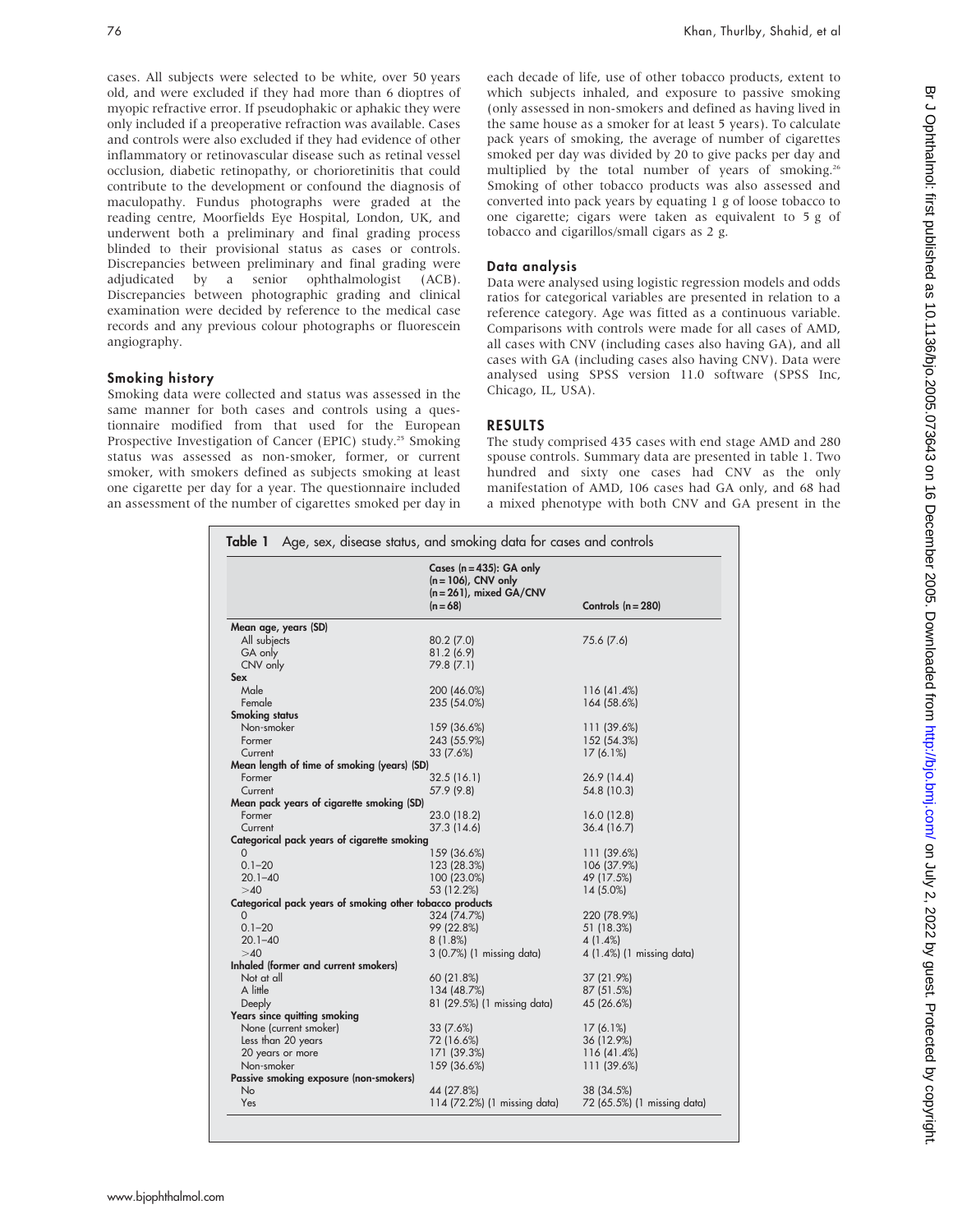| <b>Smoking status</b> | Odds ratios (95% confidence interval)         |                                                             |                                                           |  |
|-----------------------|-----------------------------------------------|-------------------------------------------------------------|-----------------------------------------------------------|--|
|                       | All cases $(n=435)$ v<br>controls $(n = 280)$ | All cases with CNV<br>$(n = 329)$ v controls<br>$(n = 280)$ | All cases with GA $(n = 174)$<br>$v$ controls $(n = 280)$ |  |
| Non-smokert           | 1.00                                          | 1.00                                                        | 1.00                                                      |  |
| Former smoker         | 1.12 (0.79 to 1.60)                           | 1.04 (0.72 to 1.52)                                         | 1.12 (0.71 to 1.77)                                       |  |
| Current smoker        | 1.89 (0.96 to 3.70)                           | 1.97 (0.98 to 3.98)                                         | 2.15 (0.93 to 4.98)                                       |  |
| p Value (two tailed)  | 0.18                                          | 0.15                                                        | 0.20                                                      |  |

same subject, either in different eyes or in the same eye. The number of females in the case and control groups was 235 (54.0%) and 164 (58.6%), respectively. The mean age of cases was 80.2 (SD 7.0) years and of controls was 75.6 (SD 7.6) years. Increasing age was associated with increasing odds of AMD, OR 1.09 for each additional year (95% CI 1.07 to 1.12,  $p<0.0001$ ) so all analyses were adjusted for age. Sex was included as a parameter in all analyses and was not found to be a risk factor for AMD.

Comparison of current and former smokers with nonsmokers was consistent with smoking being a risk factor for AMD (table 2). For current smokers the data suggested an approximate doubling of risk for both CNV and GA. However, these analyses were not statistically significant.

In the logistic regression model in table 3, there was a strong association between pack years of cigarette smoking and the risk of AMD, GA, and CNV and the odds ratios increased with the amount smoked. For subjects who had smoked more than 40 pack years the odds ratio for AMD was 2.75 (95% CI 1.22 to 6.20,  $p = 0.01$ ), for CNV 2.49 (95% CI 1.06 to 5.82, p = 0.04), and for GA 3.43 (95% CI 1.28 to 9.20,  $p = 0.01$ ) compared to non-smokers. There was no significant association between pack years of smoking other tobacco products and risk of AMD. Whether subjects inhaled did not affect the risk of AMD. An alternative model including duration of smoking instead of pack years was investigated but did not fit the data so well.

For non-smokers, passive smoking exposure was found to increase risk for AMD, with odds ratio of 1.87 (95% CI 1.03 to 3.40),  $p = 0.04$  (table 4). The odds were similar for CNV and GA subgroups but did not reach statistical significance.

Stopping smoking was associated with reduced odds of both GA and CNV (table 5). In comparison to non-smokers, the odds ratios for AMD, GA, and CNV were all highest in current smokers, somewhat lower in subjects who stopped smoking less than 20 years ago, and lower again in subjects who stopped smoking more than 20 years ago in whom the risk was not significantly different from non-smokers.

### **DISCUSSION**

Of the many environmental factors investigated in relation to AMD, smoking is the one most consistently found to be associated with increased risk.<sup>9 10 27</sup> Several case-control and population based studies have reported odds ratios typically in the range 2–5. Other studies have failed to find any association and the parameter used to assess smoking exposure may be an important contributing factor. In common with our own findings, some studies have been unable to demonstrate a clear association between AMD and whether or not subjects have ever smoked.<sup>11 13 17 21</sup> This emphasises the importance of looking at a variety of smoking parameters. McCarty et al<sup>11</sup> argued that total length of time of smoking was the most significant factor for development of AMD rather than pack years or current or former smoking

|                                              | Odds ratios (95% confidence interval)         |                                                          |                                                         |  |
|----------------------------------------------|-----------------------------------------------|----------------------------------------------------------|---------------------------------------------------------|--|
|                                              | All cases $(n=431)$<br>v controls $(n = 279)$ | All cases with CNV $(n = 326)$<br>v controls $(n = 279)$ | All cases with GA $(n = 172)$<br>v controls $(n = 279)$ |  |
| Pack years of cigarette smoking              |                                               |                                                          |                                                         |  |
| 0 <sub>0</sub>                               | 1.00                                          | 1.00                                                     | 1.00                                                    |  |
| $0.1 - 20$                                   | $0.84$ (0.50 to 1.42)                         | $0.81$ (0.47 to 1.40)                                    | $0.79$ (0.41 to 1.54)                                   |  |
| $20.1 - 40$                                  | 1.62 (0.86 to 3.05)                           | 1.51 (0.77 to 2.93)                                      | 1.65 (0.74 to 3.67)                                     |  |
| >40                                          | 2.75 (1.22 to 6.20)                           | 2.49 (1.06 to 5.82)                                      | 3.43 (1.28 to 9.20)                                     |  |
| p Value (two tailed) for                     | 0.002                                         | 0.007                                                    | 0.003                                                   |  |
| pack years                                   |                                               |                                                          |                                                         |  |
| Pack years of smoking other tobacco products |                                               |                                                          |                                                         |  |
| $0+$                                         | 1.00                                          | 1.00                                                     | 1.00                                                    |  |
| $0.1 - 20$                                   | $1.34$ (0.83 to 2.16)                         | $(0.83 \text{ to } 2.28)$                                | 1.15 $(0.62 \text{ to } 2.10)$                          |  |
| $20.1 - 40$                                  | $0.82$ (0.22 to 3.00)                         | 1.05 (0.28 to 3.96)                                      | 1.21 (0.27 to 5.36)                                     |  |
| >40                                          | $0.28$ (0.06 to 1.37)                         | $0.13$ (0.01 to 1.26)                                    | $0.67$ (0.14 to 3.35)                                   |  |
| p Value (two tailed) for                     | 0.21                                          | 0.18                                                     | 0.91                                                    |  |
| pack years of other<br>tobacco smoked        |                                               |                                                          |                                                         |  |
| <b>Inhaled</b>                               |                                               |                                                          |                                                         |  |
| Not at allt                                  | 1.00                                          | 1.00                                                     | 1.00                                                    |  |
| A little                                     | 1.01 (0.59 to 1.71)                           | $0.96$ (0.55 to 1.70)                                    | 1.09 (0.55 to 2.13)                                     |  |
| Deeply                                       | 1.00 (0.55 to 1.82)                           | 1.05 (0.56 to 1.98)                                      | $0.86$ (0.39 to 1.88)                                   |  |
| p Value (two tailed) for                     | 1.00                                          | 0.95                                                     | 0.76                                                    |  |
| inhaled                                      |                                               |                                                          |                                                         |  |

\*The logistic regression model included age, sex, pack years of cigarette smoking, pack years of smoking other tobacco products, and inhalation status. Denotes reference category.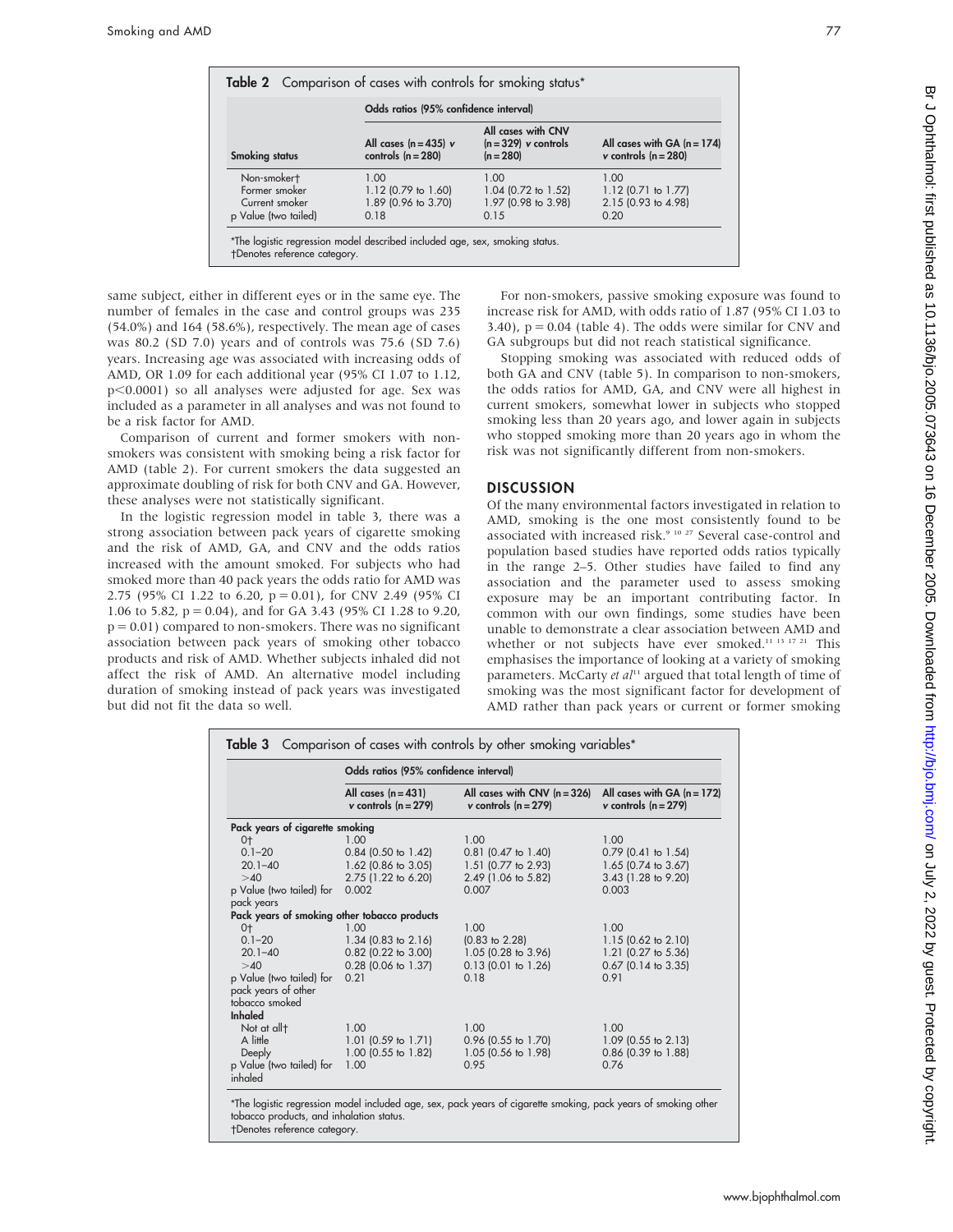|                                    | Odds ratios (95% confidence interval)                                         |                                                                               |                                     |  |
|------------------------------------|-------------------------------------------------------------------------------|-------------------------------------------------------------------------------|-------------------------------------|--|
| <b>Passive smoking</b><br>exposure | All non-smoking cases<br>$(n = 158)$<br>v non-smoking controls<br>$(n = 110)$ | Cases with CNV $(n = 124)$ Cases with GA $(n = 61)$<br>v controls $(n = 110)$ | v controls $(n = 110)$              |  |
| Not<br>Yes<br>p Value (two tailed) | 1.00<br>1.87 (1.03 to 3.40)<br>0.04                                           | 1.00<br>1.81 (0.97 to 3.39)<br>0.06                                           | 1.00<br>1.50 (0.69 to 3.27)<br>0.30 |  |

status. In our statistical modelling pack years of cigarettes proved to be a better fit to the data than number of years of smoking, and was the most significant risk factor for AMD. There was a dose-response relation with the odds ratio increasing with the amount smoked and the highest risk being in those smoking more than 40 pack years. We did observe a trend, although not statistically significant, with smoking status (table 2). However, it is apparent from table 1 that there are additional differences in smoking behaviour that are not captured by smoking status alone. For former smokers the mean length of time of smoking and the total amount smoked are both higher in cases than controls. The same applies to current smokers. This is why pack years of smoking is a better measure of risk for AMD. It is clear from these data that the amount smoked is more important than whether or not someone has ever smoked. Previously, the majority of positive associations have been demonstrated for CNV, which largely reflects the limited number of studies investigating the specific effect on the two types of end stage disease. Even in the large population based studies<sup>28-30</sup> the small numbers of cases of GA meant that in general it was not possible to show an increased risk specifically for this form of AMD. The results of this study clearly show an increased risk for GA as well as CNV.

The mean age of the control group was slightly younger than for the cases and, since age is a well established risk factor, we adjusted for this in the analyses. We found no difference in the risk profile between men and women. We found evidence that passive smoking (living with a smoker for 5 years or more) increases risk for AMD in non-smokers. Passive smoking has been suggested to increase risk for AMD in one other study, $15$  which gave an odds ratio of 1.42 but did not reach statistical significance. No increased risk was demonstrated for exposure to other tobacco products. There is evidence that switching to non-cigarette tobacco products such as pipes and cigars may attenuate some of the harmful effects of cigarette smoking and this was attributed to reduced total tobacco consumption.<sup>31</sup> In the current study, since the majority (93%) of those using other tobacco products also smoked cigarettes, it is not possible to show a differential effect of other tobacco products. Whether or not smokers inhaled did not affect the risk of AMD but since the majority (80%) of smokers inhaled it would also be difficult to show this effect. Because of the multivariable nature of the model fitted, and the complex associations between different smoking variables, the null associations of smoking other tobacco products and inhalation with AMD cannot be reliably interpreted.

Stopping smoking was associated with reduced odds of AMD and the risk in those who had not smoked for over 20 years was comparable to non-smokers. This is another reason why smoking should be discouraged and those who do smoke should be encouraged to stop. The benefits of giving up smoking applied to both CNV and GA.

The mechanisms of smoking as a risk factor for AMD are thought to be largely related to oxidative damage. Experimental evidence suggests that smoking impairs retinal pigment epithelium (RPE) function, resulting in a build up of waste products at the RPE/retinal interface.<sup>32</sup> This leads to the formation of drusen and consequent damage to Bruch's membrane, allowing the in-growth of new vessels. Some of the damage may also be mediated by the direct effect of nicotine, which both potentiates PDGF mediated upregulation of endothelial smooth muscle cell proliferation<sup>33</sup> and activates pro-inflammatory mediators.<sup>34</sup> The development of GA following such oxidative damage is, similarly, thought to be related to the formation of drusen with subsequent atrophy of the adjacent RPE and photoreceptors. Complement mediated inflammation has also been proposed as an important mechanism in AMD and exciting new research has shown that a variant in the complement factor H (CFH) gene is associated with a higher risk for AMD.<sup>35-39</sup> Plasma levels of CFH are known to be reduced in smokers.<sup>40</sup>

The strength of this study lies in the fact that we have been careful to choose a highly select case group with only the late forms of AMD confirmed by clinical assessment and photographic grading. Controls were examined, questioned, and photographed in exactly the same manner as the cases

|                                                               | Odds ratios (95% confidence interval) for AMD |                                                  |                                                           |  |
|---------------------------------------------------------------|-----------------------------------------------|--------------------------------------------------|-----------------------------------------------------------|--|
| Years since quitting smoking                                  | v controls $(n = 280)$ v controls $(n = 280)$ | All cases $(n=435)$ All cases with CNV $(n=329)$ | All cases with GA $(n = 174)$<br>$v$ controls $(n = 280)$ |  |
| Non-smokert                                                   | 1.00                                          | 1.00                                             | 1.00                                                      |  |
| More than 20 years                                            |                                               | 0.91 (0.62 to 1.34) 0.85 (0.57 to 1.28)          | $0.92$ (0.56 to 1.50)                                     |  |
| Less than 20 years                                            |                                               | 1.74 (1.05 to 2.99) 1.70 (1.00 to 2.89)          | 1.83 (0.97 to 3.47)                                       |  |
| 0 years (current smoker)                                      |                                               | 2.13 (1.08 to 4.22) 2.00 (0.99 to 4.05)          | 2.14 (0.92 to 4.97)                                       |  |
| p Value (two tailed) for years 0.01<br>since quitting smoking |                                               | 0.02                                             | 0.05                                                      |  |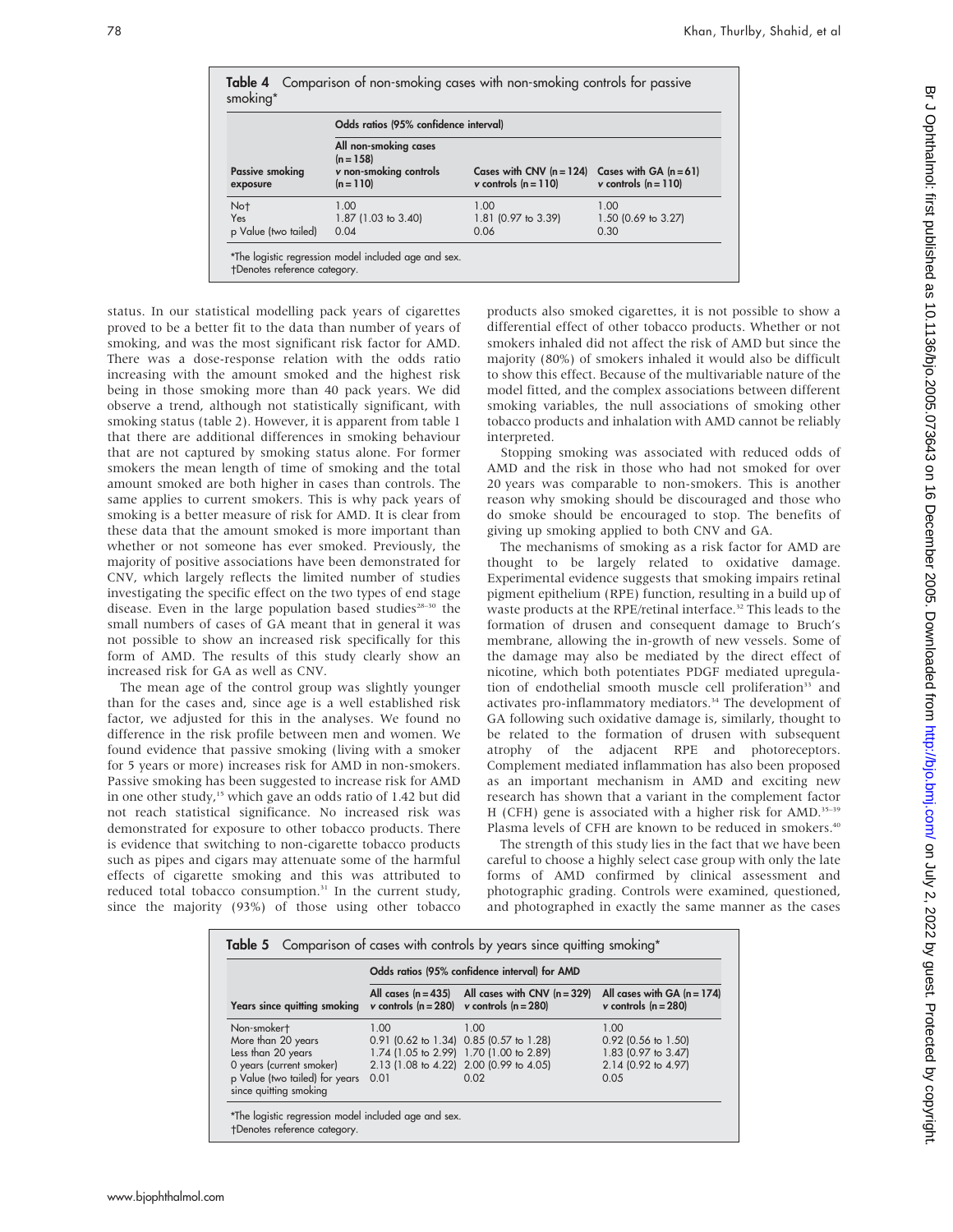and similar exclusion criteria applied. Limitations of any study of environmental risk factors include the possibility that recall bias may confound the results. Subjects were fully informed of their involvement in a study of the causes of AMD and some may have been aware of suggestions of a possible link with smoking. It is our impression, however, that participants in this study were largely unaware of smoking as a risk factor for AMD. In addition, all the questions formed part of a larger health and lifestyle questionnaire and as such it would be difficult for a subject to discern specifically which questions may be leading to a possible link with AMD. We attempted to improve the accuracy of pack year estimation by collecting data on the number of cigarettes smoked in each decade of life.<sup>26</sup> When analysing the results it was apparent that subjects smoked only modest amounts in their teens and during the post-war years owing to cost limitations but tended to smoke much more heavily from their 30s onwards, emphasising the importance of ascertaining information about the amount smoked throughout life.

#### CONCLUSIONS

We have demonstrated a clear association between the risk of AMD and pack years of cigarette smoking. This provides strong support for a causal relation between smoking and AMD. We have shown that the risk applies to both CNV and GA. We also show an increased risk for AMD in non-smokers exposed to passive smoking. Absence of an association with exposure to other types of tobacco products suggests that it is cigarettes in particular that confer increased risk. Stopping smoking appears to reduce the risk of both GA and CNV; this needs to be emphasised as a public health issue.

#### ACKNOWLEDGEMENTS

The following investigators also contributed to this work as part of the Genetic Factors in AMD Study: SS Bhattacharya, P Bishop, P Black, Z Butt, NE Day, C Edelsten, A Fitt, DW Flanagan, A Glenn, S Harding, C Jakeman, C Jones, RJ Lamb, A Lotery, V Moffat, C Moorman, A Nicholas, RJ Pushpanathan, E Redmond, T Rimmer. With special thanks to Tunde Peto for directing the fundus photograph grading and Kay-Tee Khaw for advice on the patient questionnaire. We also appreciate the help of the clinic staff and medical photographers at the Addenbrooke's Centre for Clinical Investigation, Cambridge; Ipswich Hospital; Peterborough District Hospital; Moorfields Eye Hospital, London; Norfolk and Norwich University Hospital, Norwich; West Suffolk Hospital, Bury St Edmunds; Queen Elizabeth Hospital, King's Lynn; James Paget Hospital, Great Yarmouth; Stoke Mandeville Hospital, Aylesbury. Many thanks to all the patients and their families who participated in this study.

#### Authors' affiliations .....................

# J C Khan, D A Thurlby, H Shahid, D G Clayton, J R W Yates,

Department of Medical Genetics, University of Cambridge, Cambridge, UK

M Bradley, Centre for Applied Medical Statistics, Institute of Public Health, University of Cambridge, Cambridge, UK

A T Moore, A C Bird, Institute of Ophthalmology, University College London, London, UK and Moorfields Eye Hospital, London, UK

This work was supported by a programme grant from the Medical Research Council.

The authors declare no competing interests in the preparation and submission of this manuscript.

Multicentre research ethics committee, Trent, UK and local research ethics committee approvals from each of the participating units detailed above were obtained for the study.

#### **REFERENCES**

1 Evans J, Wormald R. Is the incidence of registrable age-related macular degeneration increasing? Br J Ophthalmol 1996;80:9–14.

- 2 Evans JR. Causes of blindness and partial sight in England and Wales 1990– 1991. Studies on Medical and Population Subjects 1995;57.
- 3 Hawkins BS, Bird A, Klein R, et al. Epidemiology of age-related macular degeneration. Mol Vis 1999;5:26.
- 4 Buch H, Vinding T, Nielsen NV. Prevalence and causes of visual impairment according to World Health Organization and United States criteria in an aged, urban Scandinavian population: the Copenhagen City Eye Study.
- Ophthalmology 2001;**108**:2347–57.<br>5 **Klaver CC**, Wolfs RC, Vingerling JR, et al. Age-specific prevalence and causes<br>of blindness and visual impairment in an older population: the Rotterdam<br>Study. Arch Ophthalmol 1998;116:6
- 6 McCarty CA, Nanjan MB, Taylor HR. Vision impairment predicts 5 year mortality. Br J Ophthalmol 2001;85:322-6.
- 7 The Eye Disease Case-Control Study Group. Risk factors for neovascular age-related macular degeneration. Arch Ophthalmol 1992;110:1701–8.
- 8 Age-Related Eye Disease Study Research Group. Risk factors associated with age-related macular degeneration. A case-control study in the age-related eye disease study: age-related eye disease study report number 3. Ophthalmology  $2000 \cdot 107 \cdot 2224 - 32$
- 9 Klein R, Klein BE, Linton KL, et al. The Beaver Dam Eye Study: the relation of age-related maculopathy to smoking. Am J Epidemiol 1993;137:190–200.
- 10 Vingerling JR, Hofman A, Grobbee DE, et al. Age-related macular degeneration and smoking. The Rotterdam Study. *Arch Ophthalmol*<br>1996;**114**:1193–6.
- 11 McCarty CA, Mukesh BN, Fu CL, et al. Risk factors for age-related maculopathy: the Visual Impairment Project. Arch Ophthalmol 2001;119:1455–62.
- 12 Delcourt C, Diaz JL, Ponton-Sanchez A, et al. Smoking and age-related macular degeneration. The POLA Study. Pathologies Oculaires Liees a l'Age. Arch Ophthalmol 1998;116:1031-5.
- 13 Christen WG, Glynn RJ, Manson JE, et al. A prospective study of cigarette smoking and risk of age-related macular degeneration in men. JAMA 1996;276:1147–51.
- 14 Seddon JM, Willett WC, Speizer FE, et al. A prospective study of cigarette smoking and age-related macular degeneration in women. JAMA 1996;276:1141–6.
- 15 Smith W, Mitchell P, Leeder SR. Smoking and age-related maculopathy. The Blue Mountains Eye Study. Arch Ophthalmol 1996;114:1518–23.
- 16 **Hyman LG**, Lilienfeld AM, Ferris FL<sup>III</sup>I, *et al.* Senile macular degeneration: a case-control study. Am J Epidemiol 1983;118:213–27.
- 17 Kahn HA, Leibowitz HM, Ganley JP, et al. The Framingham Eye Study. I. Outline and major prevalence findings. Am J Epidemiol 1977;**106**:17–32.<br>18 M**altzman BA**, Mulvihill MN, Greenbaum A. Senile macular degeneration
- and risk factors: a case-control study. Ann Ophthalmol 1979;11:1197–201.
- 19 Blumenkranz MS, Russell SR, Robey MG, et al. Risk factors in age-related maculopathy complicated by choroidal neovascularization. Ophthalmology 1986;93:552-8.
- West SK, Rosenthal FS, Bressler NM, et al. Exposure to sunlight and other risk factors for age-related macular degeneration. Arch Ophthalmol 1989;107:875–9.
- 21 Chaine G, Hullo A, Sahel J, et al. Case-control study of the risk factors for age related macular degeneration. France-DMLA Study Group. *Br J Ophthalmol*<br>1998;**82**:996–1002.
- 22 **Klein R**, Klein BE, Jensen SC, *et al.* Age-related maculopathy in a multiracial<br>United States population: the National Health and Nutrition Examination<br>Survey III. *Ophthalmology* 1999;1**06**:1056–65.
- 23 Diabetic Retinopathy Study. Report Number 6. Design, methods, and baseline results. Report Number 7. A modification of the Airlie House classification of diabetic retinopathy. Prepared by the Diabetic Retinopathy. Invest Ophthalmol Vis Sci 1981;21:1–226.
- 24 Bird AC, Bressler NM, Bressler SB, et al. An international classification and grading system for age-related maculopathy and age-related macular degeneration. The International ARM Epidemiological Study Group. Surv Ophthalmol 1995;39:367–74.
- 25 Smith MR, Kinmonth AL, Luben RN, *et al.* Smoking status and differential white<br>cell count in men and women in the EPIC-Norfolk population. *Atherosclerosis* 2003;169:331–7.
- 26 Bernaards CM, Twisk JW, Snel J, et al. Is calculating pack-years retrospectively a valid method to estimate life-time tobacco smoking? A comparison between prospectively calculated pack-years and retrospectively calculated pack-years. Addiction 2001;96:1653-61.
- 27 Smith W, Assink J, Klein R, et al. Risk factors for age-related macular degeneration: pooled findings from three continents. *Ophthalmology*<br>2001;**108**:697–704.
- 28 Klein R, Klein BE, Linton KL. Prevalence of age-related maculopathy. The Beaver Dam Eye Study. Ophthalmology 1992;99:933-43.
- 29 Mitchell P, Smith W, Attebo K, et al. Prevalence of age-related maculopathy in Australia. The Blue Mountains Eye Study. Ophthalmology 1995;102:1450–60.
- 30 Vingerling JR, Dielemans I, Hofman A, et al. The prevalence of age-related
- maculopathy in the Rotterdam Study. Ophthalmology 1995;**102**:205–10.<br>31 Wald NJ, Watt HC. Prospective study of effect of switching from cigarettes to pipes or cigars on mortality from three smoking related diseases. BMJ 1997;314:1860–3.
- 32 Bailey TA, Kanuga N, Romero IA, et al. Oxidative stress affects the junctional integrity of retinal pigment epithelial cells. Invest Ophthalmol Vis Sci 2004;45:675–84.
- 33 Suner IJ, Espinosa-Heidmann DG, Marin-Castano ME, et al. Nicotine increases size and severity of experimental choroidal neovascularization. Invest Ophthalmol Vis Sci 2004;45:311–7.